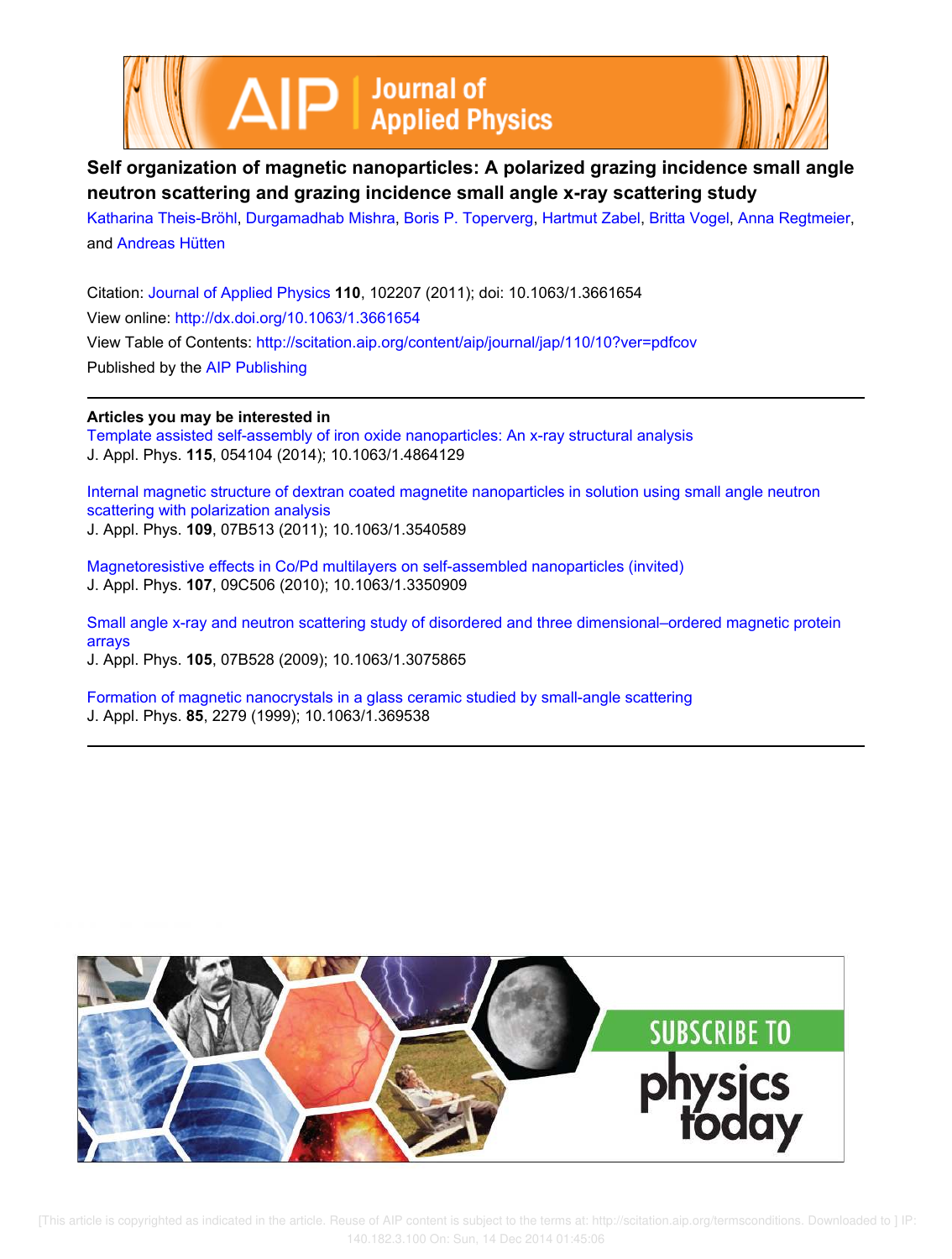# Self organization of magnetic nanoparticles: A polarized grazing incidence small angle neutron scattering and grazing incidence small angle x-ray scattering study

Katharina Theis-Bröhl,<sup>1,a)</sup> Durgamadhab Mishra,<sup>2</sup> Boris P. Toperverg,<sup>2,3</sup> Hartmut Zabel,<sup>2</sup> Britta Vogel,<sup>4</sup> Anna Regtmeier,<sup>4</sup> and Andreas Hütten<sup>4</sup>

 $1$ University of Applied Sciences Bremerhaven, An der Karlstadt 8, D-27568 Bremerhaven, Germany 2 Institute for Solid State Physics, Department of Physics, Ruhr-University Bochum, D-44780 Bochum, Germany

<sup>3</sup>Petersburg Nuclear Physics Institute, 188300 Gatchina, Russia

4 Thin films and nanostructures, Faculty of Physics, Bielefeld University, D-33615 Bielefeld, Germany

(Received 15 October 2010; accepted 17 February 2011; published online 30 November 2011)

Cobalt and magnetite nanoparticles were studied with small-angle x-ray and neutron scattering methods under grazing incidence for analyzing their structural and magnetic correlation on silicon substrates. The Co nanoparticles are in the ferromagnetic state while the iron oxide nanoparticles are superparamagnetic at room temperature. After spin-coating the iron oxide particles with a diameter of 20 nm and a very narrow size distribution of only 6% show very nice self-ordering on silicon substrates with nearly perfect six-fold symmetry as can be derived from scanning electron microscopy (SEM) images and from grazing incidence small angle x-ray scattering results. In contrast the dropcasted cobalt nanoparticles show a much higher roughness and less ordering. The corresponding SEM images and grazing incidence small angle neutron scattering maps with polarization of the incident beam reveal less pronounced structural and magnetic correlation.  $\mathbb{O}2011$  American Institute of Physics. [doi:10.1063/1.3661654]

## I. INTRODUCTION

Magnetic nanoparticles exhibit attractive properties for potential use in different fields such as for biomedical and biotechnology applications, <sup>1–3</sup> for high-density magnetic memory systems, or for spintronic applications.<sup>4,5</sup> Such nanoparticles are mostly based on FeO or  $Fe<sub>3</sub>O<sub>4</sub>$  iron compounds.<sup>6,7</sup> For the future, however, they could be substituted by nanoparticles of materials with a higher saturation magnetization such as Co, CoFe, or FePt (Refs. 8–11) nanoparticles. Besides biocompability, for applications nanoparticles should also exhibit welldefined magnetic properties depending on shape, size, and composition. In particular for magnetic memory and spintronic applications well-ordered monolayers are required. Furthermore, often agglomeration of the ferromagnetic nanoparticles is encountered, which hampers self-assembled ordering on substrates. Self-organization into ordered arrays very much depends on their size, magnetization, ambient medium, and other parameters $12,13$  and is subject of current studies. Direct imaging methods such as transmission electron microscopy (TEM) and scanning electron microscopy (SEM) provide important information about shape, distribution and on lateral ordering of nanoparticle complexes deposited onto substrates.<sup>14,15</sup> However, these methods are restricted to the image of the top layer and do not provide sufficient depth sensitivity to record short and long range correlations in three dimensions. This is particularly important, if nanoparticles form layered or crystal-like 3 D structures. Furthermore, these methods are not sensitive to the magnetic order and magnetic correlations.

We employed scattering methods for getting insight into the in- and out-of-plane ordering of magnetic nanoparticles on a silicon substrate. We combined grazing incidence small angle neutron scattering (GISANS) with polarized incident beam (PGISANS) with polarized neutron reflectometry (PNR) in order to gain simultaneous access to information on the structural arrangement over a broad range of length scales in the lateral direction as well as in the transverse direction. In addition, non-resonant grazing incidence small angle x-ray scattering (GISAXS) was performed for structural analysis of nanoparticle arrays.

## II. SAMPLE PREPARATION AND CHARACTERIZATION

For the assembly of nanoparticles into mono- and multilayers on a substrate several methods are available. The most simple one is dropcasting of a colloidal solution of nanoparticles onto a substrate and subsequent evaporation of the solvent. By repeating this dropping procedure threedimensional assemblies can be achieved. Figure  $1(a)$  pictures a multilayer structure of 13.5 nm oleyl amine stabilized Co nanoparticles, which are drop-deposited on a  $SiO<sub>2</sub>$  substrate. Since the evaporation-induced assembly is a complex, nonequilibrium process requiring precise control of numerous factors, high surface roughnesses and a lack of ordering may result.<sup>21</sup>

Another possibility for the preparation of wide range assemblies is the spin-coating process that allows for uniform distribution of the nanoparticles and controllable density of the layers. The spin coating method was used to prepare wide areas of ordered mono- and multilayer assemblies of FeOnanoparticles, as shown in Figs.  $1(b)$  and  $1(c)$ , respectively. a)Electronic mail: k.theis-broehl@rub.de. Compared to the dropcasted sample the surface roughness of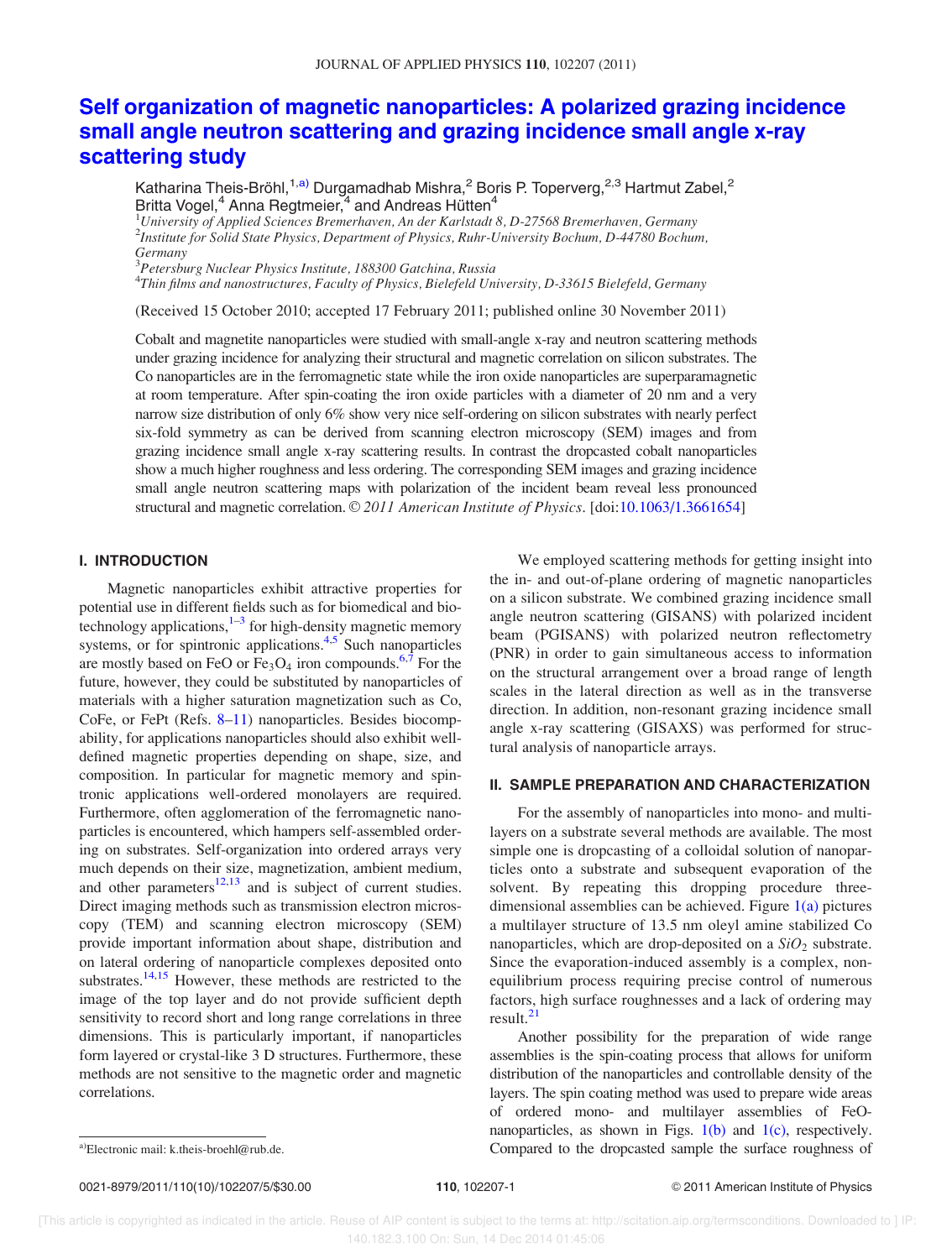

the 20 nm oleic acid stabilized FeO-nanoparticles is clearly reduced. This results in a better reflectivity that is necessary for the PNR measurements. The organization process of magnetic nanoparticles on a surface is a complex interplay between interparticle interactions and external forces that is still not totally understood. For example because of their magnetism compared to FeO nanoparticles one of the future challenges is to achieve highly-ordered wide range mono- and multilayer Co and FeConanoparticle assemblies.<sup>22</sup> Figure  $1(d)$  shows a monolayer of 7 nm FeCo-nanoparticles that are stabilized with a mixture of oleyl amino and oleic acid. Comparable to the results of FeO nanoparticles here also only a very small number of lattice distortions can be found that may result in a reduced surface roughness of a multilayer assembly.

#### III. SCATTERING METHODS

Neutrons, deeply penetrating into the film are either specularly reflected from the mean optical potential or scattered in off-specular directions due to fluctuations of the potential within the coherence ellipsoid. At grazing incidence this ellipsoid is highly anisotropic.<sup>16,17</sup> Its long axis (x-axis) is parallel to the projection of the incident beam onto the surface. At grazing incidence it may reach an extension up to 100  $\mu$ m. The two other axes of the ellipsoid are within the range of only 10–100 nm. One of them (the z-axis) is normal to the surface while the other one (the y-axis) is within the surface plane and normal to the reflection plane. Traditionally, in reflectometry and in particular in PNR, the resolution along the y-axis is almost totally relaxed so that the scattered intensity containing specular reflection and off-specular scattering integrated over the y-direction is measured as a function of incident and scattered wave vector projections normal to the surface. In contrast, GISANS, or better PGISANS, requires a point-like beam collimation providing almost equal resolution in z- and y-directions, comparable with that of PNR along only the z-axis. Therefore both, NR and GISANS, probe comparable out-of-plane length scales but different in-plane length scales. Thus, on first sight it appears that PGISANS provides more complete information than PNR. This, however, may only be true if the GISANS signal is recorded over a range of incident wave vectors as broad, as is usual in reflectometry. In practice, the GISANS signal is usually recorded at very few incident wave vectors providing some fragments of information on the nano-system. Reflectometry adds some essential fragments of missing information, in particular, on the depth profile of the mean optical potential averaged over the large coherence length in  $x$ -direction, as well as on long range FIG. 1. SEM images of the top surface of self assembled spherical nanoparticles on substrates. (a) 3 monolayers of  $(13.5 \pm 1.0)$  nm Co nanoparticles, selfassembled by repeated drop coating; (b) monolayer of 20 nm FeO nanoparticles and self assembled by spin coating; and (c) 4 monolayers of 20 nm FeO nanoparticles self assembled by spin coating.

correlations of fluctuations around this mean value. PNR data are valuable not only in view of completeness of information on nano-system arrangements, but are absolutely required, as we shall see, for a quantitative theoretical description and interpretation of data taken with GISANS.

# IV. PNR RESULTS ON CO NANOPARTICLES

The PNR measurements were carried out on the reflectometer ADAM (Refs. 18 and 19) at the Institut Laue Langevin (Grenoble, France). The incident beam with a fixed neutron wavelength of  $\lambda = 0.441$  nm was collimated down to 0.25 mrad, and the polarization of the incident beam was determined to be around 98% and the efficiency of polarization analysis of the final spin states was about 90%. Figure 2 shows the non-spin flip (NSF),  $R^{\pm\pm}$ , and spin-flip (SF),  $R^{\pm\mp}$ , specular reflectivities from a sample with 18 layers of Co nanoparticles with a diameter of  $(13.5 \pm 1.0)$  nm, measured in saturation (the saturation field  $H<sub>S</sub> \approx 200$  mT was determined from the hysteresis, measured via alternating gradient magnetometry). The NSF reflectivities probe the magnetization projection onto the applied field guiding the neutron polarization, while the SF reflectivities are sensitive to the magnetization components perpendicular to the field direction. However, in saturation the SF intensity visible in Fig. 2, can totally be attributed to the non-perfect polarization efficiency of the spin analyzer. Therefore, we conclude that the magnetization of the Co nanoparticles is well aligned with the external field and the NSF reflection curves  $R^{\pm\pm}$  record the depth profiles of either the sum or the difference of the nuclear and magnetic scattering length density (SLD). On the reflectivity curves no trace of Bragg peaks as expected



FIG. 2. (Color online) PNR data taken from 18 layers of Co nanoparticles with a diameter of  $(13.5 \pm 1.0)$  nm deposited on a Si substrate. Data are taken in a high field as to magnetically saturate the sample. The solid lines represent fits to the data points.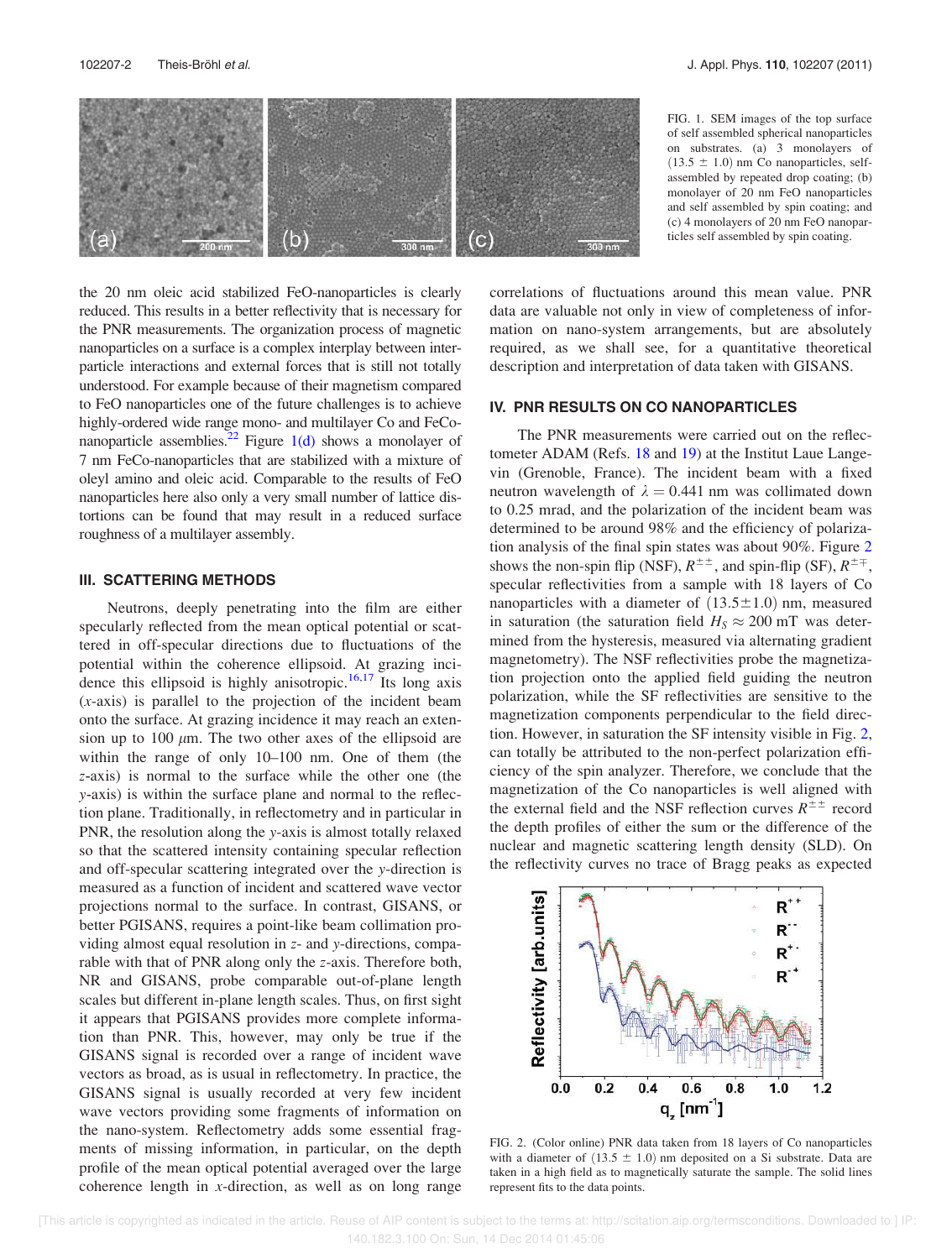for the periodic layered superstructure of the film is detected, while well resolved Kiessig fringes result from a 50 nm thick  $SiO<sub>2</sub>$  layer on the substrate.

The specular PNR data were fitted to a theoretical model by using a least squares routine allowing simultaneous evaluation of all four measured reflectivities in one cycle.<sup>16,23</sup> The fitting reveals no tendency of nanoparticle layering. The fitted nuclear and magnetic SLD profiles are depicted in Fig. 3. For comparison nuclear and magnetic SLD values for Co, oleyl amine and CoO are indicated in Fig. 3 with dashed lines. The magnetic contribution to PNR is related to a  $(298 \pm 7)$  nm thick continuous layer. The best fit was achieved for a magnetic SLD of the film of  $Np = (0.75 \pm 0.06) \times 10^{-6} \text{ Å}^{-2}$  and a nu-<br>clear one of  $Nb = (0.36 \pm 0.08) \times 10^{-6} \text{ Å}^{-2}$ . The fit (Fig. 2) also shows that the magnetization of the Co nanoparticles is completely aligned with the applied field, i.e., the sample is in saturation. This allows one to immediately determine the Co content of 18% by using the theoretical value for Co  $Np_{\text{Co}}^{th} = 4.27 \times 10^{-6} \text{ Å}^{-2}$ , a center-to-center inter-particle distance of 16.5 nm as also determined from the PGISANS measurements (see below) and assuming a nearly fcc packing of the nanoparticles.<sup>20</sup> For a thinner nanoparticle film with only 3 layers of the same Co nanopartices, the fitting procedure yields a thickness of the nanoparticle layer of  $(49 \pm 3)$  nm and very similar SLDs as for the 18 layer sample. From the reflectivity data it can also be inferred that the Co nanoparticles have a diameter of 13.5 nm. This is in good agreement with the  $(13.5 \pm 1.0)$  nm derived from TEM-analysis.

Note, that specular PNR resolves the SLD depth profile averaged over the lateral projection of the coherence length  $l_c \sim 100 \,\mu$ m. PNR can reveal layering via Bragg reflections only if the SLD laterally averaged over scales larger than  $l_c$ varies periodically. Therefore, we conclude that layering of the nanoparticles is not extended over large length scales. It, however, cannot be excluded that fluctuations exist within domain-like areas that are much smaller than  $l_c$ . This hypothesis was examined with small angle neutron scattering probing lateral and transverse scales down to 100 nm.

#### V. PGISANS RESULTS ON CO NANOPARTICLES

The PGISANS experiments were performed on the small-angle machine D22 (Institut Laue Langevin (Grenoble, France)) in polarized mode. The collimation base of the inci-



FIG. 3. (Color online) Profile of nuclear and magnetic scattering length densities plotted as a function of distance from the sample surface. For comparison nuclear  $(Nb)$  and magnetic  $(Np)$  SLDs for Co, CoO, and oleyl amine  $(C_{18}H_{37}N)$  are shown.

dent beam with  $\lambda \approx 1.0$  nm and  $\Delta \lambda / \lambda = 10\%$  was set to 5.6 m and the detector distance was chosen to be 6 m in order to be optimized to catch the SANS from the 13,46 nm nanoparticles (as determined previously via TEM) at  $q \approx 0.5$  nm<sup>-1</sup>. An additional slit of  $1 \times 10$  mm<sup>2</sup> was placed in front of the sample for background reduction. A horizontal electromagnet with the field oriented along the beam provided the desired magnetic fields. Then polarization of the incident beam was determined to 91% in a magnetic field of  $H = 180$  mT and to around 84% at  $H = 70$  mT. No polarization analysis of the scattered beam was applied.

Figure 4 shows data collected at an incident angle of 1.1°, well above the critical angle of total reflection. The sample was measured in magnetic fields of 110 mT (Ref. 24) and without field. The panels in the left column of Fig. 4 show the difference  $I^+ - I^-$  between the intensity distributions  $I^{\pm}(q_y, q_z)$  (Ref. 25) for Co nanoparticle films with 18 layers (top left) and 3 layers (bottom left). The panels in the right column illustrate the scattered intensity distribution for the sum  $I^+ + I^-$  being equivalent to scattering of unpolarized neutrons for the Co nanoparticle films with 18 layers (top right) and 3 layers (bottom right). The bright spot images the direct beam and below the horizon at  $q_z = 0$ ,  $q_y = 0$  and is surrounded with an extensive halo of small angle scattering in case of the thicker and with a weaker one in case of the thinner nanoparticle film. The specularly reflected beam is seen as a bright spot at  $q_z = 0.012$  Å<sup>-1</sup> and the Yoneda peak at  $q_z = 0.006$  Å<sup>-1</sup> are disposed to the right from the horizon line.

Among the other prominent features displayed in the maps, one can distinguish the scattering intensity concentrated into rings centered around the incident beam and along the vertical line disposed just to the right from the line of low intensity. The latter fixed to the glacing angle of



FIG. 4. (Color online) PGISANS data taken with a spin flipper in front of the sample. Difference  $(I^+ - I^-)$  between scattering intensities  $I^{\pm}$  with alternative polarization (left column) and their sum  $(I^+ + I^-)$  (right column). The difference was taken at fields of 110 mT. In the top row measurements from a Co nanoparticle film with 18 layers is shown and in the bottom row measurements from a film with 3 layers. The intensity is plotted in a color code that preferentially works out differences in intensity in a particular intensity range and is based on log-scale.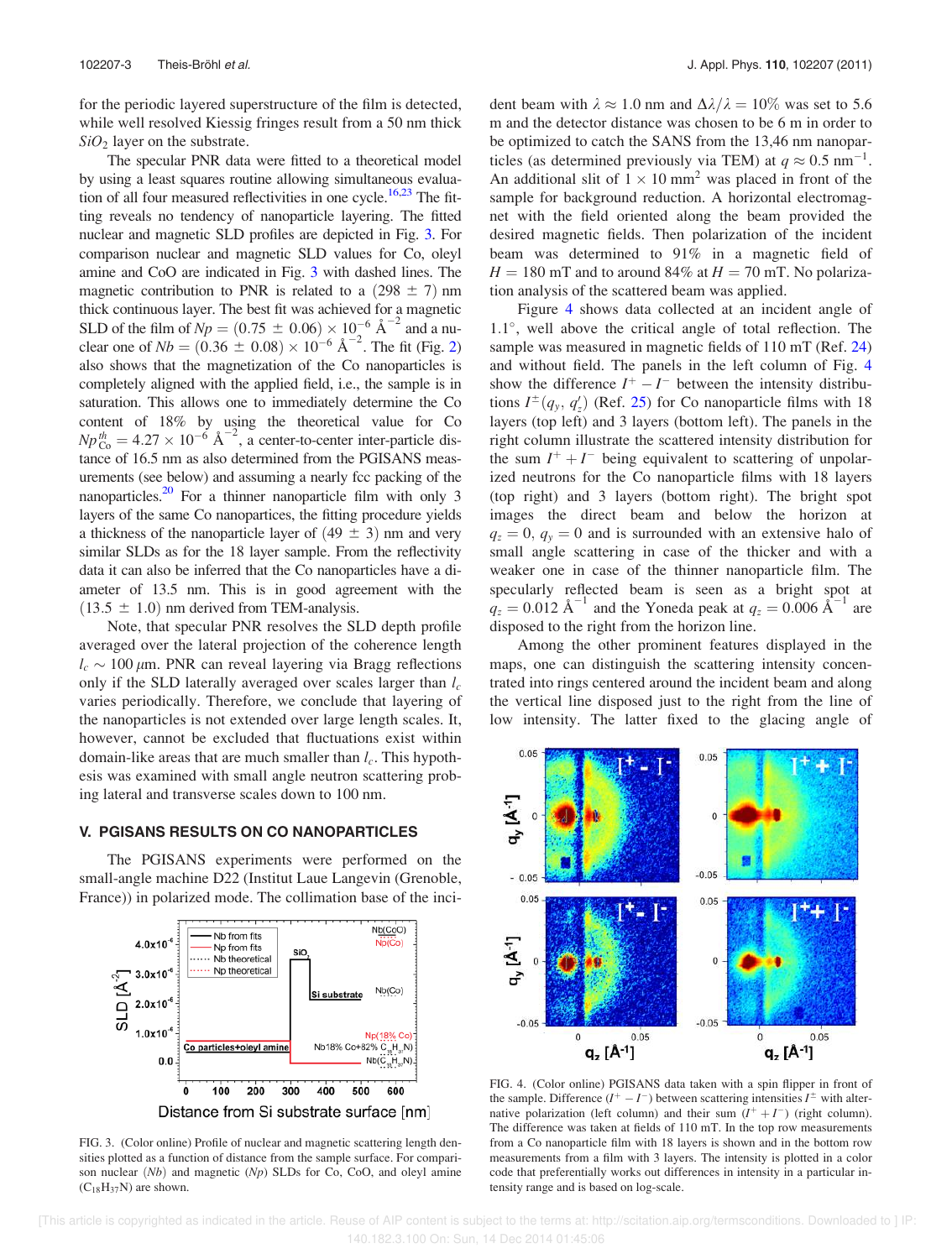

FIG. 5. (Color online) PGISANS data taken with a spin flipper in front of the sample at a film with 18 layers of Co nanoparticles with a diameter of  $(13.5 \pm 1.0)$  nm (top row) and simulations of the respective PGISANS data (bottom row). The two left columns present data taken at a magnetic field of 110  $mT$  and the right two columns present data taken in remanence. The first and the third column present intensity maps of the up state  $(I<sup>+</sup>)$  and the second and the fourth column intensity maps of the down state  $(I^-)$ . The intensity is plotted in a regular color code log-scale.

scattering  $\alpha_f = 0$  corresponds to forbidden scattering along the sample surface (sample horizon), while the position of the former one is determined by the critical angle  $\alpha_c$  of the total reflection for neutrons scattered at the glancing angle  $\alpha_f = \alpha_c$ . The scattering intensity strongly varies over the ring and along the vertical line  $\alpha_f = \alpha_c$  revealing maxima at the points where this line intersects the ring, or the horizontal line  $q_y = 0$ . The enhancement of SANS along the line  $\alpha_f = \alpha_c$  constitutes the Yoneda effect, which is at the incident angles  $\alpha_i \gg \alpha_c$  due to the constructive interference of mainly two different scattered neutron waves. The first one is refracted through the mean optical potential after scattering from nano-particles. The other wave is firstly scattered from nano-particles toward substrate. Then it specularly reflected from the interface with the substrate into the same direction, as the first scattered wave. At the scattering angle  $\alpha_f = \alpha_c$  both waves are exactly in-phase.

The well pronounced Debye-Scherrer rings assume short range paracrystalline-type order in the nanoparticle positions within the plane perpendicular to the film surface. Such an arrangement assumes no orientational order over appreciable distances, but a positional order extending over distances longer than in liquids. A quantitative interpretation is based on simulations of the PGISANS data with a program based on the distorted wave Born Approximation (DWBA.) In DWBA all distortions of incoming and scattered neutron waves due to the optical processes, i.e., refraction and reflection, are accounted for exactly, while scattering of those distorted waves from nano-particles is taken in the first Born approximation.

From the simulations of the PGISANS data (see Fig. 5) we gain the following parameters. First, the radius of the Debye-Sherrer ring defines the inter-particle distance that was found to be 17 nm. Short-range correlations are quantified by the width of the Debye-Scherrer ring. From our simulations we infer a very small correlation length of about the inter-particle distance, meaning that over a short length scale Co nanoparticles are densely and almost randomly packed. On the other hand, from our simulations we also conclude that the particle density fluctuates with long-range correlations extended over 400 nm. Those density fluctuations may qualitatively already be recognized in the SEM images.

## VI. GISAXS RESULTS ON FE-OXIDE NANOPARTICLES

We have performed GISAXS measurements on the self assembled monolayers of Fe-oxide nanoparticles, the corresponding GISANS measurements will follow in due time. For the GISAXS experiments, we used the beam line ID-10b at the European Sychrotron Radiation Facilitiy (ESRF, Grenoble, France) with a fixed photon energy of 7956 eV and a wavelength of 1.559 Å at a glancing incident angle of  $0.2^{\circ}$  with a slit width of 30  $\mu$ m. A CCD camera with pixel size 60  $\mu$ m and resolution of 0.0095° captured the scattered intensity.

Figure 6 shows the GISAXS pattern for a monolayer (left panel) and a multilayer film (right panel). In both cases we observe pronounced rings of intensity and Bragg peaks centered on these rings. The circles again resemble Debye Scherrer rings from short range positional ordering of the nanoparticles in the  $y - z$  plane. On top of these rings we observe Bragg peaks that occur due to the long-range structural ordering in the y-direction. From the width of the Bragg peaks we estimate an average long range order domain size of about 120 nm, which is in very good agreement with the grain size estimated from the SEM pictures. The difference between the monolayer and the multilayer case is that the Bragg peaks in the former case substantially streak out into the z direction, being equivalent to truncation rods in the case of atomic monolayers. This is an indication of the high perfection of the lateral ordering arrangement of the nanoparticles.